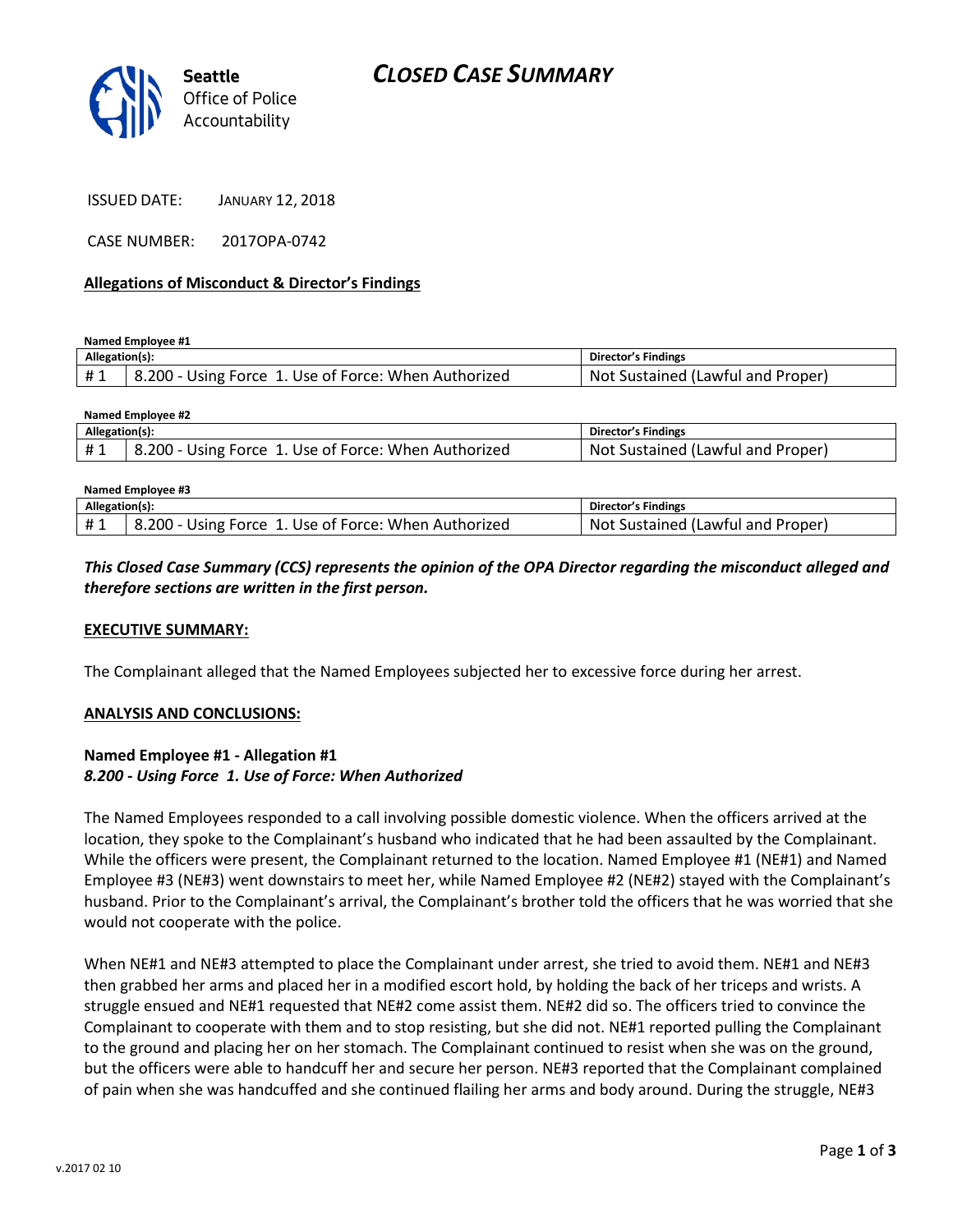

**Seattle** *Office of Police Accountability*

# *CLOSE CASE SUMMARY*

OPA CASE NUMBER: 2017OPA-0742

suffered a scratch to his right arm from the Complainant. The Complainant further resisted being placed into the patrol car.

The officers' reporting of the event in their use of force reports and later in their OPA interviews was consistent.

The Complainant was interviewed by a sergeant concerning the incident. She claimed that the officers hurt her arms during the handcuffing. The sergeant took photographs of the Complainant's injuries at the King County Jail and recounted those injuries – "several bruises scattered on the soft part of both arms" – in his force review. The Complainant attributed those injuries to the force used by the Named Employees.

The Complainant's husband was interviewed by NE#2 on the night of the incident. During that interview, he did not make any complaints as to the force used against his wife. He was interviewed again by an acting lieutenant. During that interview, he asserted his belief that the force was excessive. The acting lieutenant also interviewed the Complainant's brother. Her brother largely supported the officers' account of the incident and confirmed that the Named Employees did not strike or kick the Complainant.

OPA attempted to contact the Complainant's husband but was unable to do so. OPA did speak with the Complainant who did not want to provide a recorded statement. She did provide an unrecorded statement and said: "hands were put on me" and she was "forcefully put down." The Complainant told OPA that she suffered multiple bruises as a result of the incident.

There is no video of the Complainant's arrest and the force used; however, the officers' interaction with her is captured by the audio of the In-Car Video. The audio of the ICV is consistent with the officers directing the Complainant to stop resisting and telling her that she is under arrest and a subsequent physical altercation occurring.

SPD Policy 8.200(1) requires that force used by officers be reasonable, necessary and proportional. Whether force is reasonable depends "on the totality of the circumstances" known to the officers at the time of the force and must be balanced against "the rights of the subject, in light of the circumstances surrounding the event." (SPD Policy 8.200(1).) The policy lists a number of factors that should be weighed when evaluating reasonableness. (*See id.*) Force is necessary where "no reasonably effective alternative appears to exist, and only then to the degree which is reasonable to effect a lawful purpose." (*Id.*) Lastly, the force used must be proportional to the threat posed to the officer. (*Id.*)

I find that the force used by the Named Employees in this case was reasonable, necessary, and proportional, and thus consistent with policy. Based on the allegations of the Complainant's husband, the Named Employees had probable cause to place the Complainant under arrest. When she resisted their attempts to do so, the Named Employees were permitted to use force. The force used – grabbing the Complainant's arms, using escort holds, and taking her to the ground in a controlled manner when she continued to resist – were consistent with policy and furthered the officers' lawful objectives.

For these reasons, I recommend that this allegation be Not Sustained – Lawful and Proper.

## Recommended Finding: **Not Sustained (Lawful and Proper)**